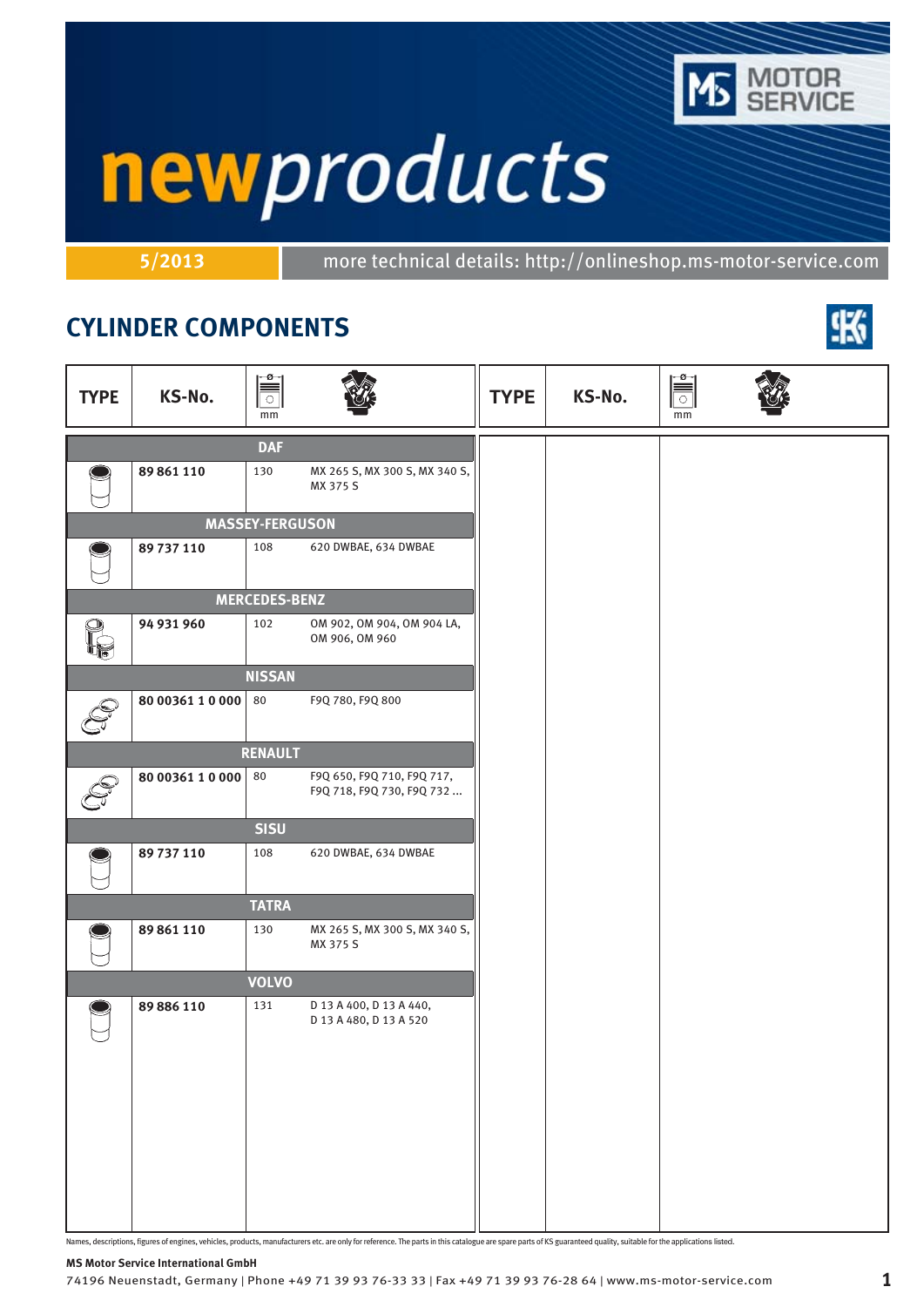# newproducts

**5/2013** more technical details: http://onlineshop.ms-motor-service.com

### **BEARINGS**



Names, descriptions, figures of engines, vehicles, products, manufacturers etc. are only for reference. The parts in this catalogue are spare parts of KS guaranteed quality, suitable for the applications listed.

#### **MS Motor Service International GmbH**

NW-L **77 916 600** AMF, BLS, BMS, BNM, BNV, BXJ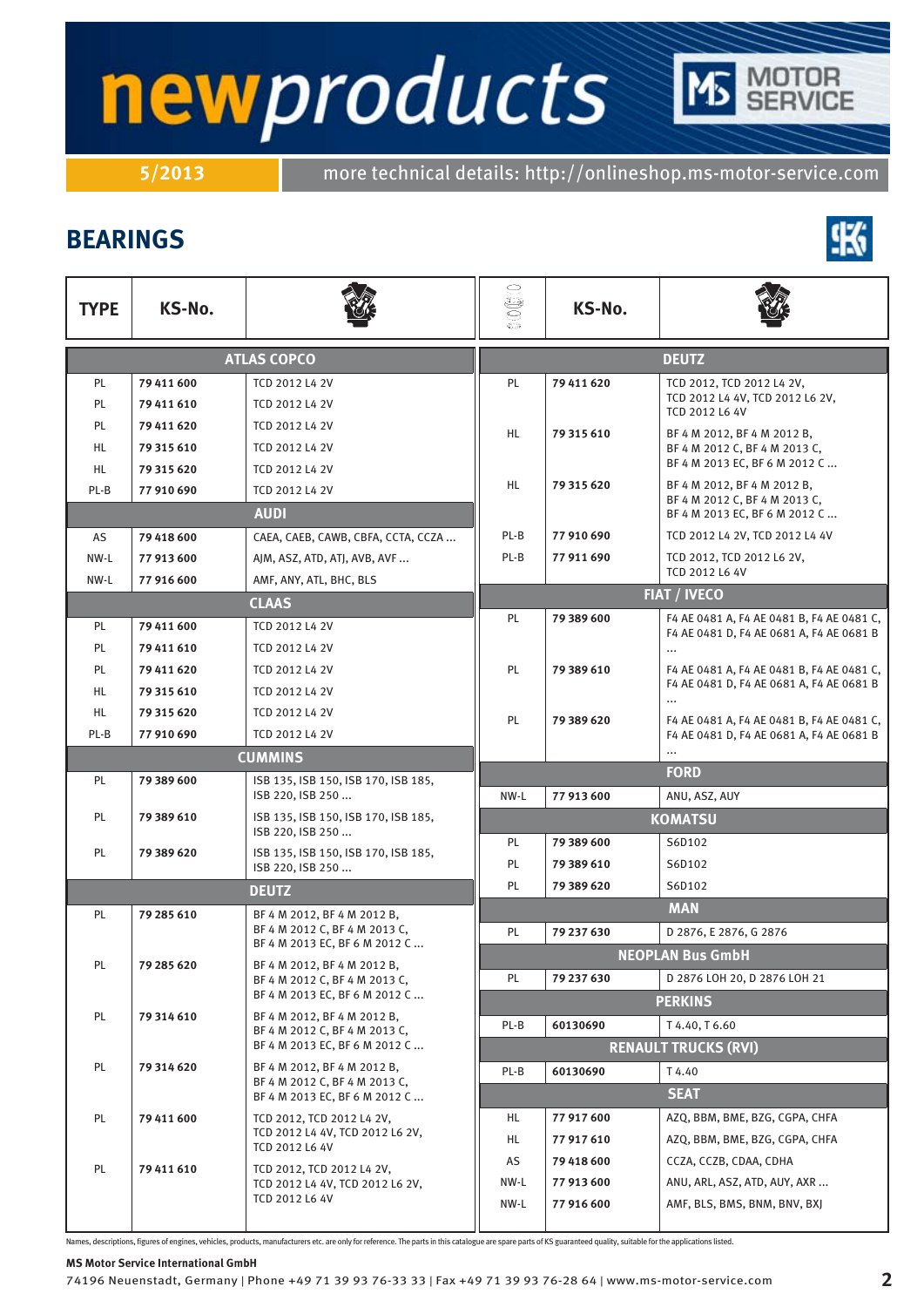# newproducts TOR<br>RVICE

**5/2013** more technical details: http://onlineshop.ms-motor-service.com

### **BEARINGS**



| <b>TYPE</b>   | KS-No.     |                                    | $\mathbb{C} \oplus \mathbb{C}$ O | KS-No. |  |
|---------------|------------|------------------------------------|----------------------------------|--------|--|
|               |            | <b>SKODA</b>                       |                                  |        |  |
| HL            | 77 917 600 | AWY, AZQ, BBM, BMD, BME, BZG       |                                  |        |  |
| HL            | 77 917 610 | AWY, AZQ, BBM, BMD, BME, BZG       |                                  |        |  |
| AS            | 79 418 600 | CCZA, CDAA, CDAB                   |                                  |        |  |
| NW-L          | 77 913 600 | ASZ, ATD, AVB, AVF, AWX, AXR       |                                  |        |  |
| NW-L          | 77 916 600 | AMF, BLS, BMS, BNM, BNV            |                                  |        |  |
|               |            | <b>VOLKSWAGEN</b>                  |                                  |        |  |
| HL            | 77 917 600 | AWY, AZQ, BBM, BMD, BME, BZG       |                                  |        |  |
| HL            | 77 917 610 | AWY, AZQ, BBM, BMD, BME, BZG       |                                  |        |  |
| AS            | 79 418 600 | CAWA, CAWB, CBFA, CCTA, CCZA, CCZB |                                  |        |  |
| NW-L          | 77 913 600 | AJM, ANU, ARL, ASZ, ATD, ATJ       |                                  |        |  |
| NW-L          | 77 916 600 | AMF, ANY, ATL, AYZ, BLS, BMS       |                                  |        |  |
|               |            | <b>VOLVO-BM</b>                    |                                  |        |  |
| PL            | 79 389 600 | 4B 3.9 C, 6B 5.9 C                 |                                  |        |  |
| PL            | 79 389 610 | 4B 3.9 C, 6B 5.9 C                 |                                  |        |  |
| $\mathsf{PL}$ | 79 389 620 | 4B 3.9 C, 6B 5.9 C                 |                                  |        |  |
|               |            |                                    |                                  |        |  |
|               |            |                                    |                                  |        |  |
|               |            |                                    |                                  |        |  |
|               |            |                                    |                                  |        |  |
|               |            |                                    |                                  |        |  |
|               |            |                                    |                                  |        |  |
|               |            |                                    |                                  |        |  |
|               |            |                                    |                                  |        |  |
|               |            |                                    |                                  |        |  |
|               |            |                                    |                                  |        |  |
|               |            |                                    |                                  |        |  |
|               |            |                                    |                                  |        |  |
|               |            |                                    |                                  |        |  |
|               |            |                                    |                                  |        |  |
|               |            |                                    |                                  |        |  |
|               |            |                                    |                                  |        |  |
|               |            |                                    |                                  |        |  |
|               |            |                                    |                                  |        |  |
|               |            |                                    |                                  |        |  |
|               |            |                                    |                                  |        |  |
|               |            |                                    |                                  |        |  |
|               |            |                                    |                                  |        |  |
|               |            |                                    |                                  |        |  |
|               |            |                                    |                                  |        |  |

Names, descriptions, figures of engines, vehicles, products, manufacturers etc. are only for reference. The parts in this catalogue are spare parts of KS guaranteed quality, suitable for the applications listed.

### **MS Motor Service International GmbH**